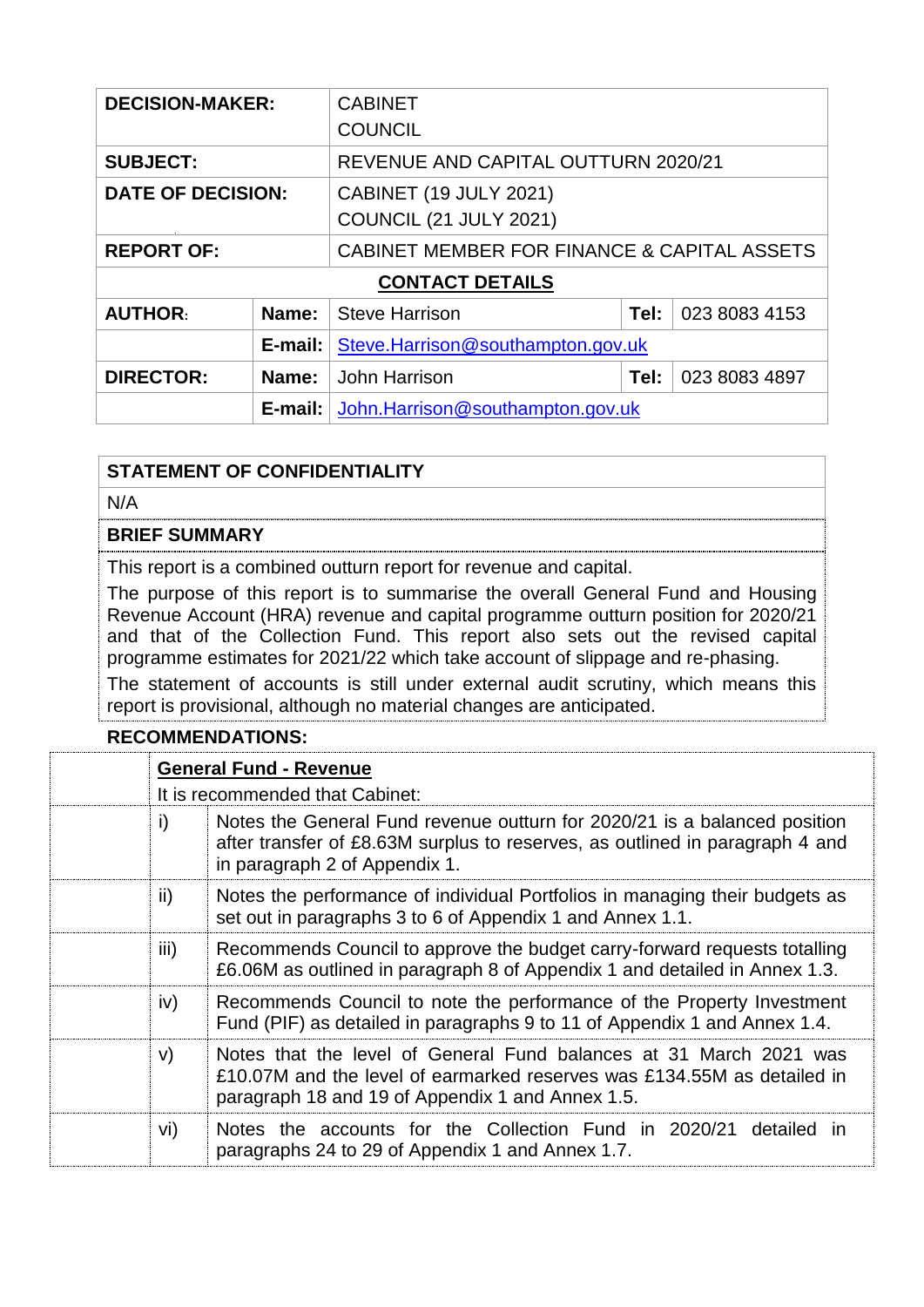| vii)          | Accepts the allocation of £1.011M Rough Sleeping Initiative funding for<br>2021/22 secured through the recent bidding round.                                                                                |  |  |  |
|---------------|-------------------------------------------------------------------------------------------------------------------------------------------------------------------------------------------------------------|--|--|--|
|               | <b>Housing Revenue Account</b>                                                                                                                                                                              |  |  |  |
|               | It is recommended that Cabinet:                                                                                                                                                                             |  |  |  |
|               | viii) Notes the HRA revenue outturn for 2020/21 as outlined in paragraph 6 and<br>paragraphs 21 to 23 of Appendix 1 and Annex 1.6.                                                                          |  |  |  |
|               | <b>Capital Programme</b>                                                                                                                                                                                    |  |  |  |
|               | It is recommended that Cabinet:                                                                                                                                                                             |  |  |  |
| $\mathsf{ix}$ | Notes the actual capital spending in 2020/21 for the General Fund was £50.20M<br>and for the HRA was £33.97M, as outlined in paragraphs 10 and 11 below and<br>detailed in paragraphs 3 to 6 of Appendix 2. |  |  |  |
| X)            | Notes the capital financing in 2020/21 as shown in table 3 of Appendix 2.                                                                                                                                   |  |  |  |
| xi)           | Notes the revised capital programme for 2020/21 to 2025/26 and its financing as<br>summarised in paragraph 11 of Appendix 2 and detailed in Annex 2.2.                                                      |  |  |  |
| Xii)          | Notes the latest prudential indicators for the revised capital programme as<br>detailed in Annex 2.3.                                                                                                       |  |  |  |
|               | <b>General Fund - Revenue</b>                                                                                                                                                                               |  |  |  |
|               | It is recommended that Council:                                                                                                                                                                             |  |  |  |
| i)            | Notes the General Fund revenue outturn for 2020/21 is a balanced position<br>after transfer of £8.63M surplus to reserves, as outlined in paragraph 4 and in<br>paragraph 2 of Appendix 1.                  |  |  |  |
| ii)           | Notes the performance of individual Portfolios in managing their budgets as set<br>out in paragraphs 3 to 6 of Appendix 1 and Annex 1.1.                                                                    |  |  |  |
| iii)          | Agrees the budget carry-forward requests totalling £6.06M as outlined in<br>paragraph 8 of Appendix 1 and detailed in Annex 1.3.                                                                            |  |  |  |
| iv)           | Notes the performance of the Property Investment Fund (PIF) as detailed in<br>paragraphs 9 to 11 of Appendix 1 and Annex 1.4.                                                                               |  |  |  |
|               | <b>Housing Revenue Account</b><br>It is recommended that Council:                                                                                                                                           |  |  |  |
| V)            | Notes the HRA revenue outturn for 2020/21 as outlined in paragraph 6 and<br>paragraphs 21 to 23 of Appendix 1 and Annex 1.6.                                                                                |  |  |  |
|               | <b>Capital Programme</b>                                                                                                                                                                                    |  |  |  |
|               | It is recommended that Council:                                                                                                                                                                             |  |  |  |
| vi)           | Notes the actual capital spending in 2020/21 for the General Fund was £50.20M<br>and for the HRA was £33.97M, as outlined in paragraphs 10 and 11 below and<br>detailed in paragraphs 3 to 6 of Appendix 2. |  |  |  |
| Vii)          | Notes the capital financing in 2020/21 as shown in table 3 of Appendix 2.                                                                                                                                   |  |  |  |
|               | viii) Approves the revised capital programme for 2020/21 to 2025/26 and its financing<br>as summarised in paragraph 11 of Appendix 2 and detailed in Annex 2.2.                                             |  |  |  |
| $\mathsf{ix}$ | Approves the latest prudential indicators for the revised capital programme as<br>detailed in Annex 2.3.                                                                                                    |  |  |  |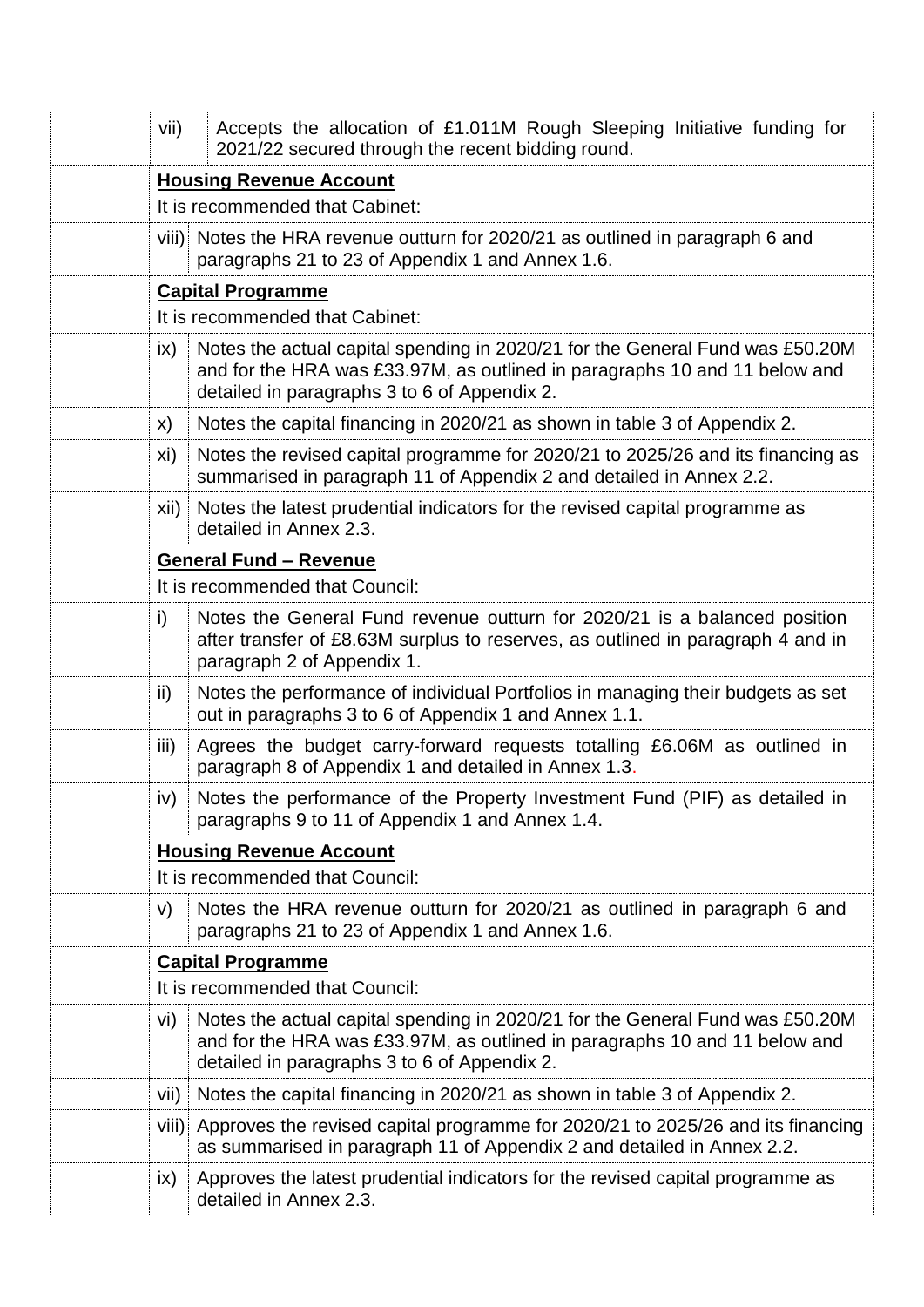|                  | <b>REASONS FOR REPORT RECOMMENDATIONS</b>                                                                                                                                                                                                                                                                                                                                                                                                                                                                                                                                                                                                                                                                                                                                                                                                                                                                                                                                                                                                                                                                                                                                                                        |
|------------------|------------------------------------------------------------------------------------------------------------------------------------------------------------------------------------------------------------------------------------------------------------------------------------------------------------------------------------------------------------------------------------------------------------------------------------------------------------------------------------------------------------------------------------------------------------------------------------------------------------------------------------------------------------------------------------------------------------------------------------------------------------------------------------------------------------------------------------------------------------------------------------------------------------------------------------------------------------------------------------------------------------------------------------------------------------------------------------------------------------------------------------------------------------------------------------------------------------------|
| 1.               | To ensure that Cabinet fulfils its responsibilities for the overall financial management of<br>the Council's resources.                                                                                                                                                                                                                                                                                                                                                                                                                                                                                                                                                                                                                                                                                                                                                                                                                                                                                                                                                                                                                                                                                          |
|                  | ALTERNATIVE OPTIONS CONSIDERED AND REJECTED                                                                                                                                                                                                                                                                                                                                                                                                                                                                                                                                                                                                                                                                                                                                                                                                                                                                                                                                                                                                                                                                                                                                                                      |
| 2.               | None, as the outturn position for 2020/21 has been prepared in accordance with<br>statutory accounting requirements.                                                                                                                                                                                                                                                                                                                                                                                                                                                                                                                                                                                                                                                                                                                                                                                                                                                                                                                                                                                                                                                                                             |
|                  | <b>DETAIL (including consultation carried out)</b>                                                                                                                                                                                                                                                                                                                                                                                                                                                                                                                                                                                                                                                                                                                                                                                                                                                                                                                                                                                                                                                                                                                                                               |
|                  | <b>Revenue</b>                                                                                                                                                                                                                                                                                                                                                                                                                                                                                                                                                                                                                                                                                                                                                                                                                                                                                                                                                                                                                                                                                                                                                                                                   |
| 3.               | The outturn positions for the General Fund Revenue Account, Housing Revenue<br>Account (HRA) and Collection Fund for the Council are summarised in Appendix 1.                                                                                                                                                                                                                                                                                                                                                                                                                                                                                                                                                                                                                                                                                                                                                                                                                                                                                                                                                                                                                                                   |
| $\overline{4}$ . | The overall outturn on the General Fund was a year end surplus of £8.63M which was<br>transferred to reserves to give a final balanced position. This surplus comprised a<br>favourable variance of £7.56M on General Fund business as usual activities, an<br>improvement of £2.94M from the quarter 3 forecast, and a favourable variance of<br>£1.07M on General Fund COVID-19 pressures, an improvement of £7.42M from the<br>quarter 3 forecast. Details of the significant movements since the last quarter are<br>provided in Annex 1.1.                                                                                                                                                                                                                                                                                                                                                                                                                                                                                                                                                                                                                                                                  |
| 5.               | The level of General Fund balance at 31 March 2021 remained at £10.07M, which is<br>in line with the Medium Term Financial Forecast as agreed at the 24 February 2021<br>Council meeting. Earmarked reserves totalled £134.55M at the end of 2020/21, of<br>which £4.17M relates to schools' balances. Included within reserves is the carry<br>forward of £32.06M of COVID-19 grant funding, of which £24.67M relates to<br>additional business rates reliefs introduced by the government during the pandemic.<br>The funding is being carried forward via reserves to meet the Council's share of the<br>deficit on the Collection Fund arising from these reliefs, which will be charged to the<br>General Fund in 2021/22. The negative reserve relating to the carry forward of the<br>deficit on the Dedicated Schools Grant (DSG), which at outturn was a cumulative<br>deficit of £8.94M, has been transferred into an unusable reserve so that it does not<br>impact on the revenue account in accordance with new regulations. Reserves<br>(excluding schools' balances) are £28.60M higher than the estimated position at<br>quarter 3. More detail is provided in paragraph 18 to 20 of Appendix 1. |
| 6.               | The outturn position for the HRA was a balanced position. This is in line with the<br>budget approved by Council in February 2020. This comprised a favourable variance<br>of £0.17M on HRA business as usual activities, a worsening of £0.01M from the<br>quarter 3 forecast, and an adverse variance of £0.17M on HRA COVID-19 pressures,<br>an improvement of £1.12M from the quarter 3 forecast. Details of the significant<br>movements since the last quarter are provided in Annex 1.6.                                                                                                                                                                                                                                                                                                                                                                                                                                                                                                                                                                                                                                                                                                                  |
| 7.               | At the year end the Collection Fund had a deficit of £51.86M, of which £50.19M<br>relates to the additional business rates reliefs mentioned above. The Council's share<br>of the deficit is £25.79M. £25.80M of government grant funding (£24.67M for rates<br>reliefs and £1.13M compensation for irrecoverable tax losses) have been carried<br>forward via reserves to offset the deficit that will be charged to the General Fund in<br>2021/22.                                                                                                                                                                                                                                                                                                                                                                                                                                                                                                                                                                                                                                                                                                                                                            |
| 8.               | The Council has been successful in securing £1.011M of funding through the recent<br>bidding round for the Rough Sleeping Initiative. This funding covers the period 1 July<br>2021 to 31 March 2022. In order to progress with service delivery the Cabinet is being                                                                                                                                                                                                                                                                                                                                                                                                                                                                                                                                                                                                                                                                                                                                                                                                                                                                                                                                            |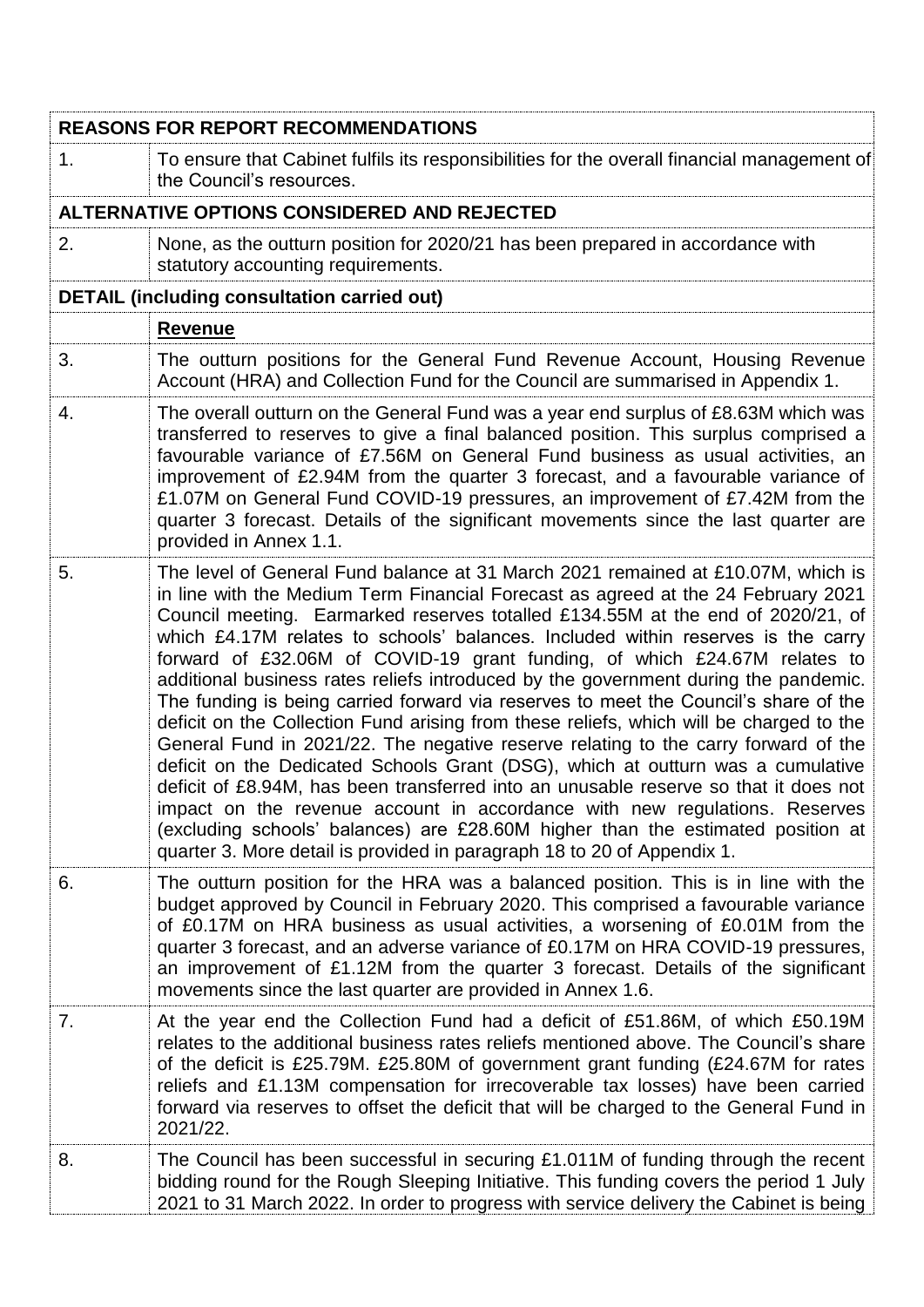|                        | asked to accept this external funding bid.                                                                                                                                                                                                                                                                           |  |  |
|------------------------|----------------------------------------------------------------------------------------------------------------------------------------------------------------------------------------------------------------------------------------------------------------------------------------------------------------------|--|--|
|                        | <b>Capital</b>                                                                                                                                                                                                                                                                                                       |  |  |
| 9.                     | The General Fund and HRA capital expenditure and its financing for 2020/21 and the<br>revised Capital Programme are summarised in Appendix 2.                                                                                                                                                                        |  |  |
| 10.                    | The total General Fund capital expenditure in 2020/21 was £50.20M compared to the<br>agreed programme of £83.53M, giving a variance of £33.33M (£32.16M net slippage<br>and £1.17M of underspend).                                                                                                                   |  |  |
| 11.                    | The total HRA capital expenditure in 2020/21 was £33.97M compared to the agreed<br>programme of £47.36M, giving a variance of £13.39M (£7.98M net slippage and<br>£5.41M of underspend).                                                                                                                             |  |  |
|                        | <b>Statement of Accounts 2020/21</b>                                                                                                                                                                                                                                                                                 |  |  |
| 12.                    | The statutory timetable for the 2020/21 annual accounts has been amended in<br>response to the Redmond Review. The draft statement of accounts will be presented<br>to Governance Committee on 26 July 2021.                                                                                                         |  |  |
| 13.                    | The annual audit, carried out by our auditors Ernst & Young LLP, commenced on 5<br>July 2021. The audit is expected to be completed in September 2021. Any major<br>changes to the statement of accounts arising from the annual audit are expected to<br>be reported to the 27 September 2021 Governance Committee. |  |  |
|                        | <b>RESOURCE IMPLICATIONS</b>                                                                                                                                                                                                                                                                                         |  |  |
| <b>Capital/Revenue</b> |                                                                                                                                                                                                                                                                                                                      |  |  |
| 14.                    | The revenue and capital implications are contained in the report.                                                                                                                                                                                                                                                    |  |  |
| <b>Property/Other</b>  |                                                                                                                                                                                                                                                                                                                      |  |  |
| 15.                    | There are no specific property implications arising from this report other than the<br>schemes already referred to within Appendix 2 of the report.                                                                                                                                                                  |  |  |
|                        | <b>LEGAL IMPLICATIONS</b>                                                                                                                                                                                                                                                                                            |  |  |
|                        | Statutory power to undertake proposals in the report:                                                                                                                                                                                                                                                                |  |  |
| 16.                    | Financial reporting is consistent with the Section 151 Officer's duty to ensure good<br>financial administration within the Council.                                                                                                                                                                                 |  |  |
|                        | <b>Other Legal Implications:</b>                                                                                                                                                                                                                                                                                     |  |  |
| 17.                    | None.                                                                                                                                                                                                                                                                                                                |  |  |
|                        | <b>RISK MANAGEMENT IMPLICATIONS</b>                                                                                                                                                                                                                                                                                  |  |  |
| 18.                    | None.                                                                                                                                                                                                                                                                                                                |  |  |
|                        | POLICY FRAMEWORK IMPLICATIONS                                                                                                                                                                                                                                                                                        |  |  |
| 19.                    | The proposals contained in the report are in accordance with the Council's Policy<br>Framework Plan.                                                                                                                                                                                                                 |  |  |

**KEY DECISION?** No

**WARDS/COMMUNITIES AFFECTED:** All